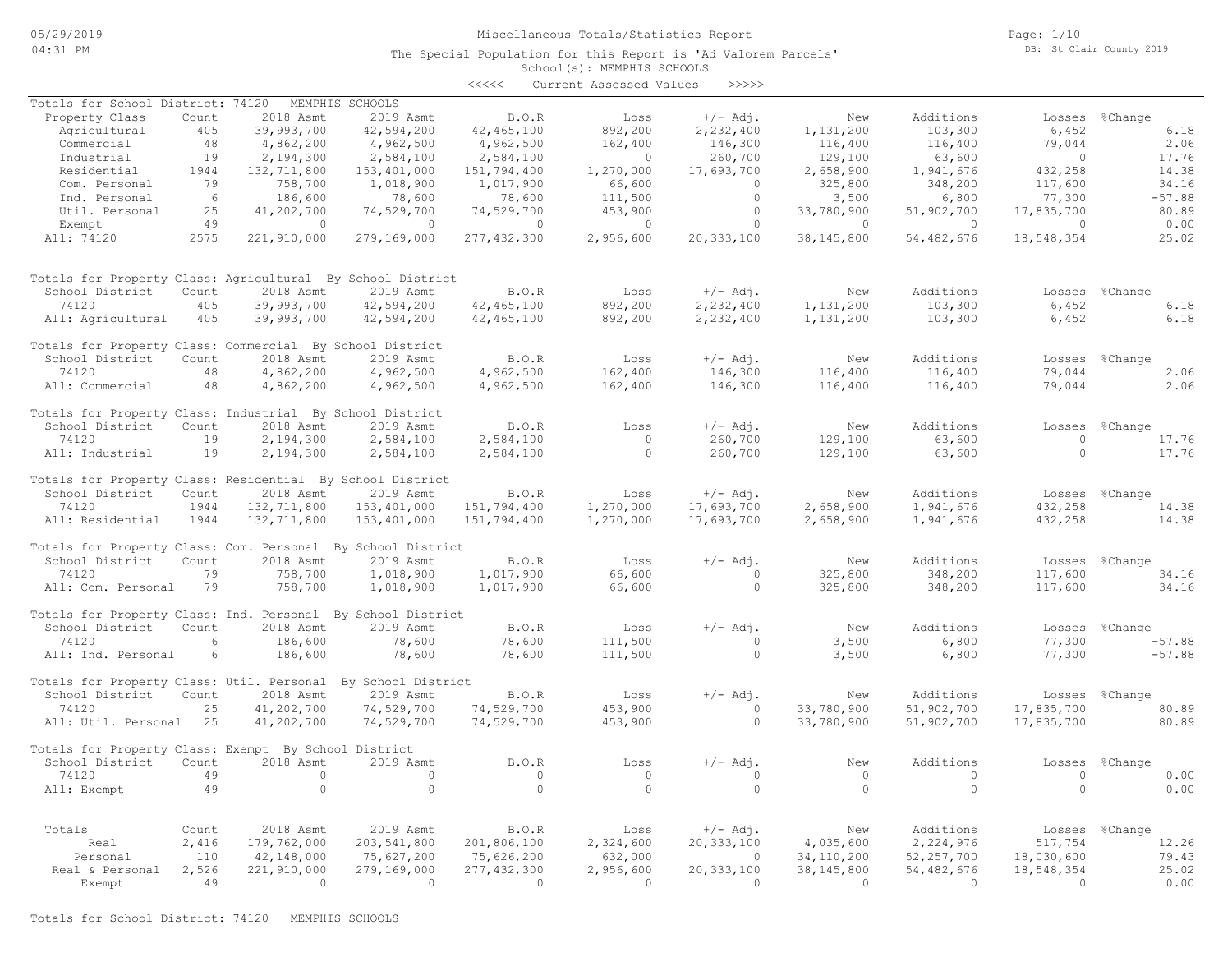| くくくくく | S.E.V., Taxable and Capped Values |  |  |  | >>>>> |
|-------|-----------------------------------|--|--|--|-------|
|-------|-----------------------------------|--|--|--|-------|

|                                                              |       |             |               |                | $5.2.77$ candidate and capped |               |               |                |                |                |
|--------------------------------------------------------------|-------|-------------|---------------|----------------|-------------------------------|---------------|---------------|----------------|----------------|----------------|
| Property Class                                               | Count | 2018 SEV    | Fin SEV       | 2019 SEV       | 2018 Tax                      | Fin Tax       | 2019 Tax      | BOR Tax        | 2019 Cap       | 2019 MCAP      |
| Agricultural                                                 | 405   | 39,993,700  | 39,873,800    | 42, 465, 100   | 25, 229, 003                  | 25,005,462    | 26,038,832    | 25,952,692     | 25,965,209     | 25,879,069     |
| Commercial                                                   | 48    | 4,862,200   | 4,450,300     | 4,962,500      | 3,480,049                     | 3,085,705     | 3,222,589     | 3,222,589      | 3, 224, 341    | 3, 224, 341    |
| Industrial                                                   | 19    | 2,194,300   | 2,111,000     | 2,584,100      | 1,847,173                     | 1,815,119     | 1,974,067     | 1,974,067      | 1,974,067      | 1,974,067      |
| Residential                                                  | 1944  | 132,711,800 | 132, 101, 300 | 151,794,400    | 107,403,082                   | 106, 929, 750 | 113,565,305   | 112, 433, 464  | 112, 433, 574  | 111, 421, 950  |
| Com. Personal                                                | 79    | 758,700     | 832,236       | 1,017,900      | 758,700                       | 832,236       | 1,018,900     | 1,017,900      | 1,018,900      | 1,017,900      |
| Ind. Personal                                                | 6     | 186,600     | 186,600       | 78,600         | 149,100                       | 149,100       | 78,600        | 78,600         | 78,600         | 78,600         |
| Util. Personal                                               | 25    | 41,202,700  | 41,192,970    | 74,529,700     | 41,202,700                    | 41,192,970    | 74,529,700    | 74,529,700     | 74,529,700     | 74,529,700     |
| Exempt                                                       | 49    | $\circ$     | $\circ$       | $\circ$        | $\circ$                       | $\circ$       | $\circ$       | $\overline{0}$ | $\overline{0}$ | $\overline{0}$ |
| All: 74120                                                   | 2575  | 221,910,000 | 220,748,206   | 277, 432, 300  | 180,069,807                   | 179,010,342   | 220, 427, 993 | 219,209,012    | 219, 224, 391  | 218, 125, 627  |
| Totals for Property Class: Agricultural By School District   |       |             |               |                |                               |               |               |                |                |                |
| School District                                              | Count | 2018 SEV    | Fin SEV       | 2019 SEV       | 2018 Tax                      | Fin Tax       | 2019 Tax      | BOR Tax        | 2019 Cap       | 2019 MCAP      |
| 74120                                                        | 405   | 39,993,700  | 39,873,800    | 42, 465, 100   | 25,229,003                    | 25,005,462    | 26,038,832    | 25,952,692     | 25,965,209     | 25,879,069     |
| All: Agricultural                                            | 405   | 39,993,700  | 39,873,800    | 42, 465, 100   | 25, 229, 003                  | 25,005,462    | 26,038,832    | 25,952,692     | 25,965,209     | 25,879,069     |
| Totals for Property Class: Commercial By School District     |       |             |               |                |                               |               |               |                |                |                |
| School District                                              | Count | 2018 SEV    | Fin SEV       | 2019 SEV       | 2018 Tax                      | Fin Tax       | 2019 Tax      | BOR Tax        | 2019 Cap       | 2019 MCAP      |
| 74120                                                        | 48    | 4,862,200   | 4,450,300     | 4,962,500      | 3,480,049                     | 3,085,705     | 3,222,589     | 3,222,589      | 3, 224, 341    | 3, 224, 341    |
| All: Commercial                                              | 48    | 4,862,200   | 4,450,300     | 4,962,500      | 3,480,049                     | 3,085,705     | 3,222,589     | 3,222,589      | 3,224,341      | 3, 224, 341    |
| Totals for Property Class: Industrial By School District     |       |             |               |                |                               |               |               |                |                |                |
| School District                                              | Count | 2018 SEV    | Fin SEV       | 2019 SEV       | 2018 Tax                      | Fin Tax       | 2019 Tax      | BOR Tax        | 2019 Cap       | 2019 MCAP      |
| 74120                                                        | 19    | 2,194,300   | 2,111,000     | 2,584,100      | 1,847,173                     | 1,815,119     | 1,974,067     | 1,974,067      | 1,974,067      | 1,974,067      |
| All: Industrial                                              | 19    | 2,194,300   | 2,111,000     | 2,584,100      | 1,847,173                     | 1,815,119     | 1,974,067     | 1,974,067      | 1,974,067      | 1,974,067      |
| Totals for Property Class: Residential By School District    |       |             |               |                |                               |               |               |                |                |                |
| School District                                              | Count | 2018 SEV    | Fin SEV       | 2019 SEV       | 2018 Tax                      | Fin Tax       | 2019 Tax      | BOR Tax        | 2019 Cap       | 2019 MCAP      |
| 74120                                                        | 1944  | 132,711,800 | 132,101,300   | 151,794,400    | 107,403,082                   | 106,929,750   | 113,565,305   | 112, 433, 464  | 112, 433, 574  | 111, 421, 950  |
| All: Residential                                             | 1944  | 132,711,800 | 132, 101, 300 | 151,794,400    | 107,403,082                   | 106,929,750   | 113,565,305   | 112, 433, 464  | 112, 433, 574  | 111, 421, 950  |
| Totals for Property Class: Com. Personal By School District  |       |             |               |                |                               |               |               |                |                |                |
| School District                                              | Count | 2018 SEV    | Fin SEV       | 2019 SEV       | 2018 Tax                      | Fin Tax       | 2019 Tax      | BOR Tax        | 2019 Cap       | 2019 MCAP      |
| 74120                                                        | 79    | 758,700     | 832,236       | 1,017,900      | 758,700                       | 832,236       | 1,018,900     | 1,017,900      | 1,018,900      | 1,017,900      |
| All: Com. Personal                                           | 79    | 758,700     | 832,236       | 1,017,900      | 758,700                       | 832,236       | 1,018,900     | 1,017,900      | 1,018,900      | 1,017,900      |
| Totals for Property Class: Ind. Personal By School District  |       |             |               |                |                               |               |               |                |                |                |
| School District                                              | Count | 2018 SEV    | Fin SEV       | 2019 SEV       | 2018 Tax                      | Fin Tax       | 2019 Tax      | BOR Tax        | 2019 Cap       | 2019 MCAP      |
| 74120                                                        | 6     | 186,600     | 186,600       | 78,600         | 149,100                       | 149,100       | 78,600        | 78,600         | 78,600         | 78,600         |
| All: Ind. Personal                                           | 6     | 186,600     | 186,600       | 78,600         | 149,100                       | 149,100       | 78,600        | 78,600         | 78,600         | 78,600         |
| Totals for Property Class: Util. Personal By School District |       |             |               |                |                               |               |               |                |                |                |
| School District                                              | Count | 2018 SEV    | Fin SEV       | 2019 SEV       | 2018 Tax                      | Fin Tax       | 2019 Tax      | BOR Tax        | 2019 Cap       | 2019 MCAP      |
| 74120                                                        | 25    | 41,202,700  | 41,192,970    | 74,529,700     | 41,202,700                    | 41,192,970    | 74,529,700    | 74,529,700     | 74,529,700     | 74,529,700     |
| All: Util. Personal                                          | 25    | 41,202,700  | 41,192,970    | 74,529,700     | 41,202,700                    | 41,192,970    | 74,529,700    | 74,529,700     | 74,529,700     | 74,529,700     |
| Totals for Property Class: Exempt By School District         |       |             |               |                |                               |               |               |                |                |                |
| School District                                              | Count | 2018 SEV    | Fin SEV       | 2019 SEV       | 2018 Tax                      | Fin Tax       | 2019 Tax      | BOR Tax        | 2019 Cap       | 2019 MCAP      |
| 74120                                                        | 49    | $\circ$     | $\circ$       | $\circ$        | $\circ$                       | $\circ$       | $\circ$       | $\circ$        | $\circ$        | $\overline{0}$ |
| All: Exempt                                                  | 49    | $\circ$     | $\circ$       | $\circ$        | $\circ$                       | $\circ$       | $\circ$       | $\circ$        | $\circ$        | $\Omega$       |
| Totals                                                       | Count | 2018 SEV    | Fin SEV       | 2019 SEV       | 2018 Tax                      | Fin Tax       | 2019 Tax      | BOR Tax        | 2019 Cap       | 2019 MCAP      |
| Real                                                         | 2,416 | 179,762,000 | 178,536,400   | 201,806,100    | 137,959,307                   | 136,836,036   | 144,800,793   | 143,582,812    | 143,597,191    | 142,499,427    |
| Personal                                                     | 110   | 42,148,000  | 42, 211, 806  | 75,626,200     | 42,110,500                    | 42, 174, 306  | 75,627,200    | 75,626,200     | 75,627,200     | 75,626,200     |
| Real & Personal                                              | 2,526 | 221,910,000 | 220,748,206   | 277, 432, 300  | 180,069,807                   | 179,010,342   | 220, 427, 993 | 219,209,012    | 219, 224, 391  | 218, 125, 627  |
| Exempt                                                       | 49    | $\Omega$    | $\bigcirc$    | $\overline{0}$ | $\bigcirc$                    | $\Omega$      | $\Omega$      | $\bigcirc$     | $\Omega$       | $\bigcirc$     |
|                                                              |       |             |               |                |                               |               |               |                |                |                |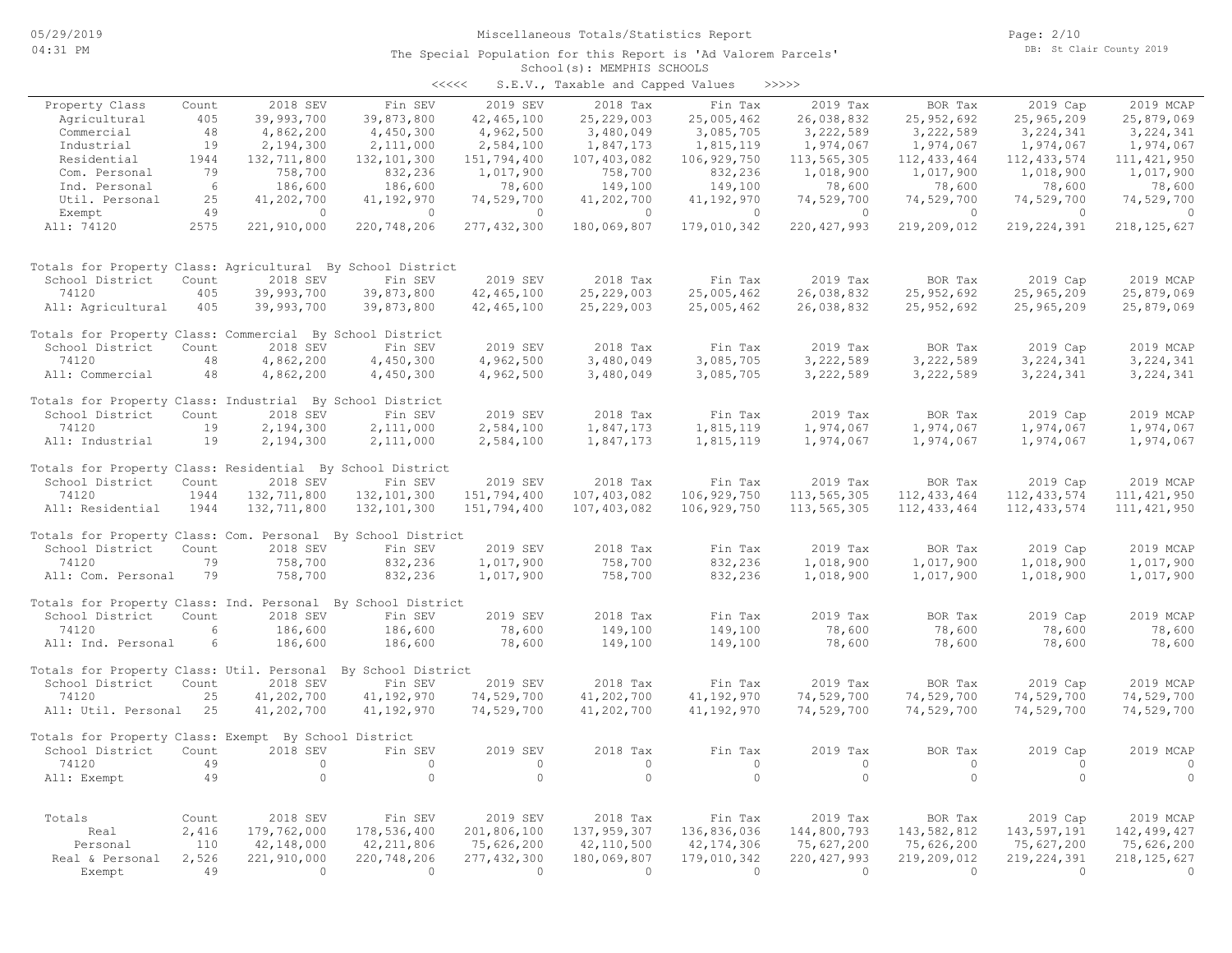## Miscellaneous Totals/Statistics Report

The Special Population for this Report is 'Ad Valorem Parcels'

Page: 3/10 DB: St Clair County 2019

#### School(s): MEMPHIS SCHOOLS <<<<< PRE/MBT Percentage Times S.E.V. >>>>>

| Totals for School District: 74120                                            |                   |                     | MEMPHIS SCHOOLS      |                |                      |                            |                          |                   |                      |
|------------------------------------------------------------------------------|-------------------|---------------------|----------------------|----------------|----------------------|----------------------------|--------------------------|-------------------|----------------------|
| Property Class                                                               | Count             | 2018 ORIG           | 2018 ORIG            | Final PRE      | Final                | W/O Winter                 | W/O Winter               | 2019 ORIG         | 2019 ORIG            |
| Agricultural                                                                 | 390               | PRE<br>38, 233, 931 | Non-PRE<br>1,759,769 | 38, 198, 931   | Non-PRE<br>1,674,869 | <b>PRE</b><br>38, 198, 931 | Non-PRE<br>1,674,869     | PRE<br>40,532,286 | Non-PRE<br>1,932,814 |
| Commercial                                                                   | $5^{\circ}$       | 320,040             | 4,542,160            | 320,040        | 4,130,260            | 320,040                    | 4,130,260                | 336,620           | 4,625,880            |
| Industrial                                                                   | $\overline{0}$    | $\sim$ 0            | 2,194,300            | $\overline{0}$ | 2,111,000            | $\overline{0}$             | 2,111,000                | $\overline{0}$    | 2,584,100            |
| Residential                                                                  | 1635              | 119,728,088         | 12,983,712           | 120, 184, 788  | 11,916,512           | 119,906,388                | 12, 194, 912             | 139,508,044       | 12,286,356           |
| Com. Personal                                                                | 79                | 758,700             | $\overline{0}$       | 832,236        | $\overline{0}$       | 832,236                    | $\overline{0}$           | 1,017,900         | $\overline{0}$       |
| Ind. Personal                                                                | 6                 | 186,600             | $\overline{0}$       | 186,600        | $\overline{0}$       | 186,600                    | $\circ$                  | 78,600            | $\overline{0}$       |
| Util. Personal                                                               | $\circ$           | $\circ$             | 41,202,700           | $\circ$        | 41,192,970           | $\circ$                    | 41,192,970               | $\circ$           | 74,529,700           |
| Exempt                                                                       | 2                 | $\circ$             | $\Omega$             | $\circ$        | $\circ$              | $\circ$                    | $\circ$                  | $\circ$           | $\Omega$             |
| All: 74120                                                                   | 2,117             | 159,227,359         | 62,682,641           | 159,722,595    | 61,025,611           | 159, 444, 195              | 61,304,011               | 181, 473, 450     | 95, 958, 850         |
| Totals for Property Class: Agricultural By School District                   |                   |                     |                      |                |                      |                            |                          |                   |                      |
| School District                                                              | Count             | 2018 ORIG           | 2018 ORIG            | Final PRE      | Final                | W/O Winter                 | W/O Winter               | 2019 ORIG         | 2019 ORIG            |
|                                                                              |                   | PRE                 | Non-PRE              |                | Non-PRE              | <b>PRE</b>                 | Non-PRE                  | <b>PRE</b>        | Non-PRE              |
| 74120                                                                        | 390               | 38, 233, 931        | 1,759,769            | 38,198,931     | 1,674,869            | 38,198,931                 | 1,674,869                | 40,532,286        | 1,932,814            |
| All: Agricultural                                                            | 390               | 38, 233, 931        | 1,759,769            | 38,198,931     | 1,674,869            | 38,198,931                 | 1,674,869                | 40,532,286        | 1,932,814            |
| Totals for Property Class: Commercial By School District                     |                   |                     |                      |                |                      |                            |                          |                   |                      |
| School District                                                              | Count             | 2018 ORIG           | 2018 ORIG            | Final PRE      | Final                | W/O Winter                 | W/O Winter               | 2019 ORIG         | 2019 ORIG            |
|                                                                              |                   | PRE                 | Non-PRE              |                | Non-PRE              | PRE                        | Non-PRE                  | PRE               | Non-PRE              |
| 74120                                                                        | 5                 | 320,040             | 4,542,160            | 320,040        | 4,130,260            | 320,040                    | 4,130,260                | 336,620           | 4,625,880            |
| All: Commercial                                                              | $5^{\circ}$       | 320,040             | 4,542,160            | 320,040        | 4,130,260            | 320,040                    | 4,130,260                | 336,620           | 4,625,880            |
| Totals for Property Class: Industrial By School District                     |                   |                     |                      |                |                      |                            |                          |                   |                      |
| School District                                                              | Count             | 2018 ORIG           | 2018 ORIG            | Final PRE      | Final                | W/O Winter                 | W/O Winter               | 2019 ORIG         | 2019 ORIG            |
|                                                                              |                   | PRE                 | Non-PRE              |                | Non-PRE              | <b>PRE</b>                 | Non-PRE                  | PRE               | Non-PRE              |
| 74120                                                                        | $\circ$           | $\circ$             | 2,194,300            | $\circ$        | 2,111,000            | $\circ$                    | 2,111,000                | $\circ$           | 2,584,100            |
| All: Industrial                                                              | $\circ$           | $\circ$             | 2,194,300            | $\circ$        | 2,111,000            | $\circ$                    | 2,111,000                | $\Omega$          | 2,584,100            |
|                                                                              |                   |                     |                      |                |                      |                            |                          |                   |                      |
| Totals for Property Class: Residential By School District<br>School District | Count             | 2018 ORIG           | 2018 ORIG            | Final PRE      | Final                | W/O Winter                 | W/O Winter               | 2019 ORIG         | 2019 ORIG            |
|                                                                              |                   | PRE                 | Non-PRE              |                | Non-PRE              | <b>PRE</b>                 | Non-PRE                  | PRE               | Non-PRE              |
| 74120                                                                        | 1635              | 119,728,088         | 12,983,712           | 120, 184, 788  | 11,916,512           | 119,906,388                | 12, 194, 912             | 139,508,044       | 12,286,356           |
| All: Residential                                                             | 1635              | 119,728,088         | 12,983,712           | 120, 184, 788  | 11,916,512           | 119,906,388                | 12, 194, 912             | 139,508,044       | 12,286,356           |
|                                                                              |                   |                     |                      |                |                      |                            |                          |                   |                      |
| Totals for Property Class: Com. Personal By School District                  |                   |                     |                      |                |                      |                            |                          |                   |                      |
| School District                                                              | Count             | 2018 ORIG           | 2018 ORIG            | Final PRE      | Final                | W/O Winter                 | W/O Winter               | 2019 ORIG         | 2019 ORIG            |
|                                                                              |                   | <b>PRE</b>          | Non-PRE              |                | Non-PRE              | <b>PRE</b>                 | Non-PRE                  | PRE               | Non-PRE              |
| 74120<br>All: Com. Personal                                                  | 79<br>79          | 758,700             | $\circ$<br>$\circ$   | 832,236        | $\circ$<br>$\circ$   | 832,236                    | $\circ$<br>$\circ$       | 1,017,900         | $\circ$<br>$\circ$   |
|                                                                              |                   | 758,700             |                      | 832,236        |                      | 832,236                    |                          | 1,017,900         |                      |
| Totals for Property Class: Ind. Personal By School District                  |                   |                     |                      |                |                      |                            |                          |                   |                      |
| School District                                                              | Count             | 2018 ORIG           | 2018 ORIG            | Final PRE      | Final                | W/O Winter                 | W/O Winter               | 2019 ORIG         | 2019 ORIG            |
|                                                                              |                   | PRE                 | Non-PRE              |                | Non-PRE              | PRE                        | Non-PRE                  | PRE               | Non-PRE              |
| 74120                                                                        | 6                 | 186,600             | $\circ$              | 186,600        | $\overline{0}$       | 186,600                    | $\circ$                  | 78,600            | $\overline{0}$       |
| All: Ind. Personal                                                           | 6                 | 186,600             | $\circ$              | 186,600        | $\overline{0}$       | 186,600                    | $\circ$                  | 78,600            | $\Omega$             |
| Totals for Property Class: Util. Personal By School District                 |                   |                     |                      |                |                      |                            |                          |                   |                      |
| School District                                                              | Count             | 2018 ORIG           | 2018 ORIG            | Final PRE      | Final                | W/O Winter                 | W/O Winter               | 2019 ORIG         | 2019 ORIG            |
|                                                                              |                   | PRE                 | Non-PRE              |                | Non-PRE              | PRE                        | Non-PRE                  | PRE               | Non-PRE              |
| 74120                                                                        | $\circ$           | $\circ$             | 41,202,700           | $\circ$        | 41,192,970           | $\circ$                    | 41,192,970               | $\circ$           | 74,529,700           |
| All: Util. Personal                                                          | $\circ$           | $\circ$             | 41,202,700           | $\circ$        | 41,192,970           | $\circ$                    | 41,192,970               | $\circ$           | 74,529,700           |
|                                                                              |                   |                     |                      |                |                      |                            |                          |                   |                      |
| Totals for Property Class: Exempt By School District                         |                   |                     |                      |                |                      |                            |                          |                   |                      |
| School District                                                              | Count             | 2018 ORIG           | 2018 ORIG            | Final PRE      | Final                | W/O Winter                 | W/O Winter               | 2019 ORIG         | 2019 ORIG            |
|                                                                              |                   | PRE                 | Non-PRE              |                | Non-PRE              | PRE                        | Non-PRE                  | PRE               | Non-PRE              |
| 74120<br>All: Exempt                                                         | 2<br>$\mathbf{2}$ | $\circ$<br>$\circ$  | 0<br>$\mathbb O$     | 0<br>$\circ$   | 0<br>$\circ$         | $\circ$<br>$\circ$         | 0<br>$\mathsf{O}\xspace$ | 0<br>0            | 0<br>0               |
|                                                                              |                   |                     |                      |                |                      |                            |                          |                   |                      |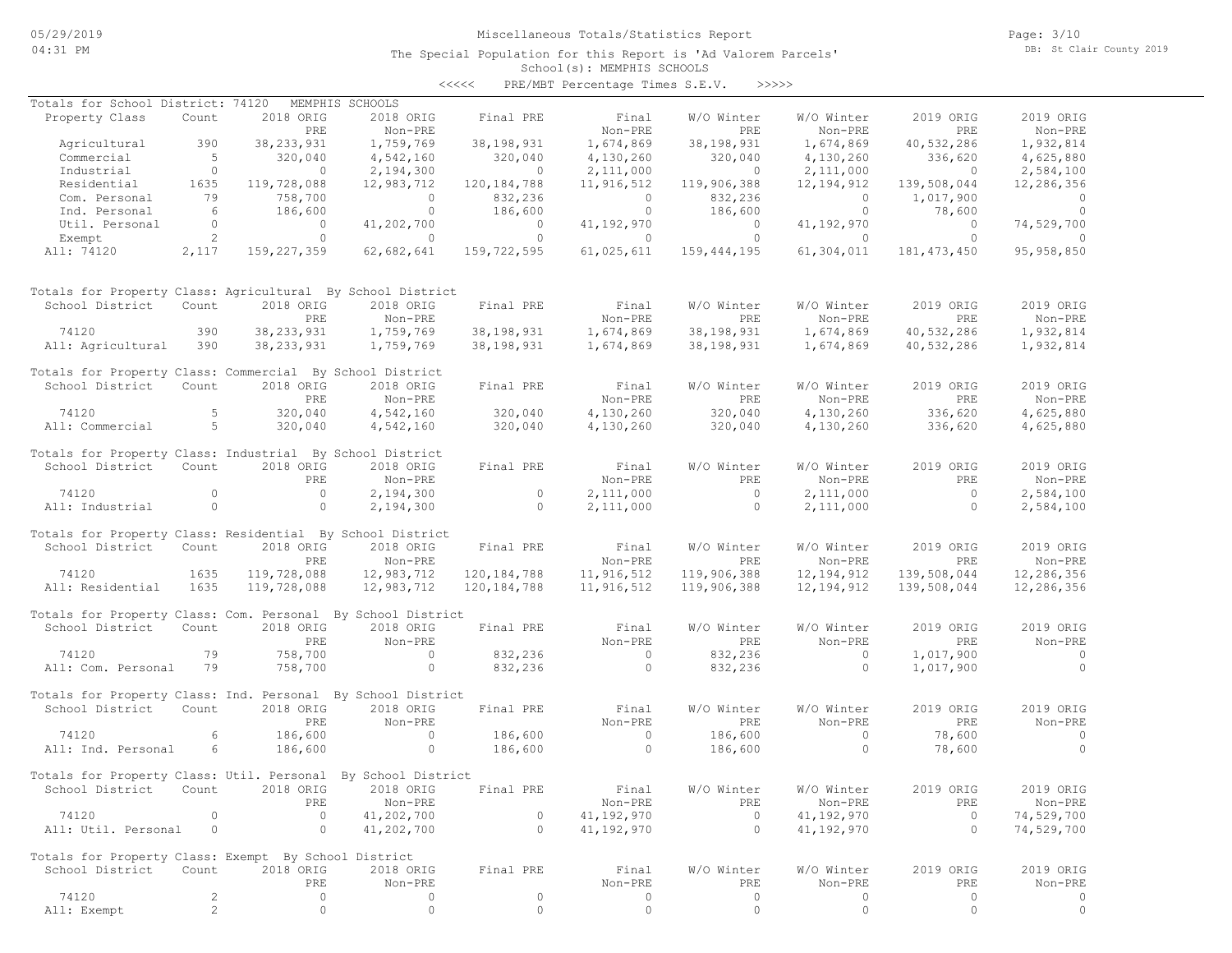05/29/2019 04:31 PM

## Miscellaneous Totals/Statistics Report

The Special Population for this Report is 'Ad Valorem Parcels'

Page: 4/10 DB: St Clair County 2019

School(s): MEMPHIS SCHOOLS

<<<<< PRE/MBT Percentage Times S.E.V. >>>>>

| Totals             | Count | 2018 ORIG   | 2018 ORIG    | Final PRE   | Final      | W/O Winter    | W/O Winter   | 2019 ORIG   | 2019 ORIG  |
|--------------------|-------|-------------|--------------|-------------|------------|---------------|--------------|-------------|------------|
|                    |       | PRE         | Non-PRE      |             | Non-PRE    | PRE           | Non-PRE      | PRE         | Non-PRE    |
| Real               | 2,030 | 158,282,059 | 21, 479, 941 | 158,703,759 | 19,832,641 | 158,425,359   | 20, 111, 041 | 180,376,950 | 21,429,150 |
| Personal           | 85    | 945,300     | 41,202,700   | 1,018,836   | 41,192,970 | 1,018,836     | 41,192,970   | 1,096,500   | 74,529,700 |
| Personal<br>Real & | 2,115 | 159,227,359 | 62,682,641   | 159,722,595 | 61,025,611 | 159, 444, 195 | 61,304,011   | 181,473,450 | 95,958,850 |
| Exempt             |       |             |              |             |            |               |              |             |            |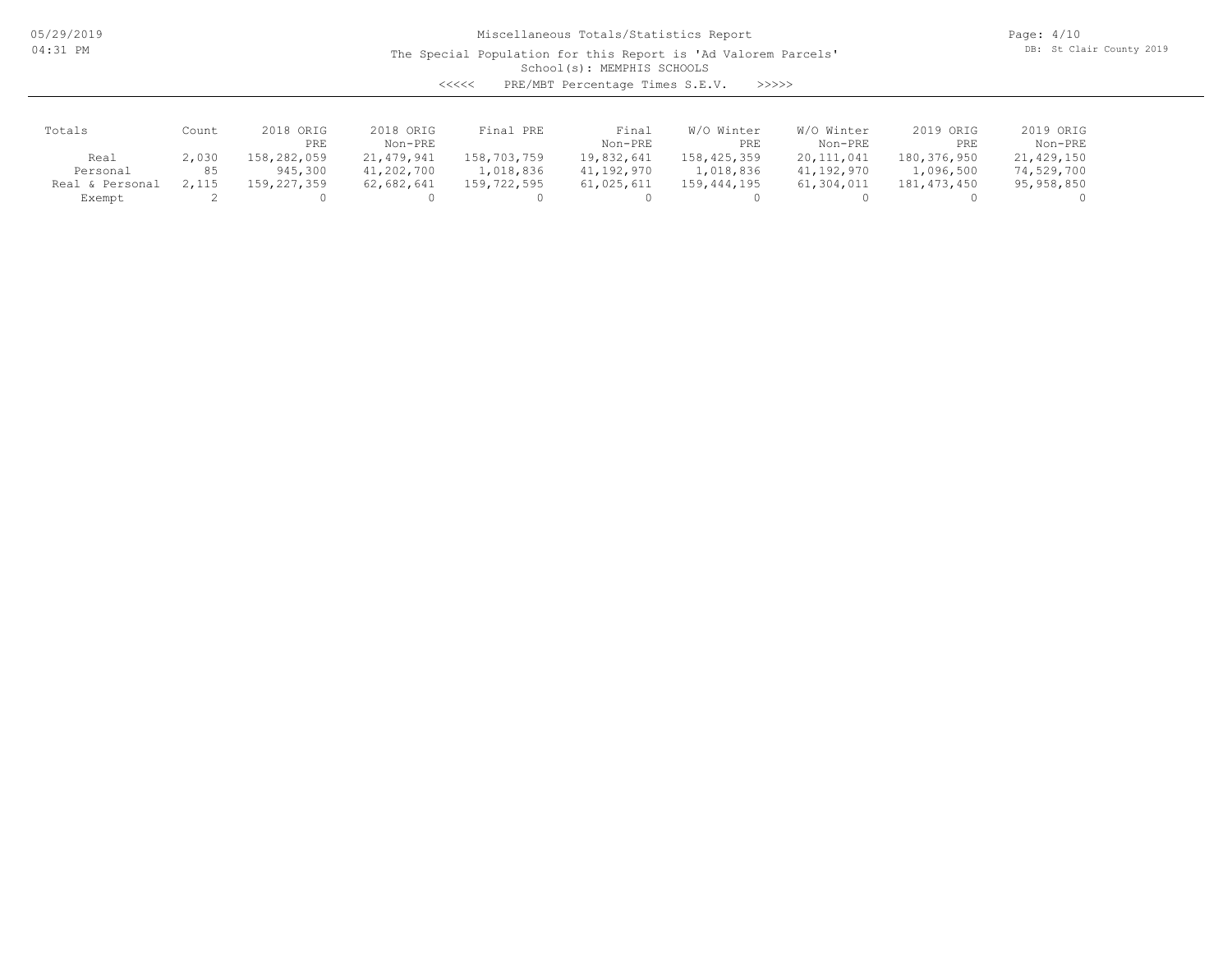## Miscellaneous Totals/Statistics Report

The Special Population for this Report is 'Ad Valorem Parcels'

School(s): MEMPHIS SCHOOLS <<<<< PRE/MBT Percentage Times Taxable >>>>>

|                                                              |                 |              |                     |                     | Ind/mbi rerechtuge iimee runubie |                |                |                |                |
|--------------------------------------------------------------|-----------------|--------------|---------------------|---------------------|----------------------------------|----------------|----------------|----------------|----------------|
| Totals for School District: 74120                            |                 |              | MEMPHIS SCHOOLS     |                     |                                  |                |                |                |                |
| Property Class                                               | Count           | 2018 ORIG    | 2018 ORIG           | Final PRE           | Final                            | W/O Winter     | W/O Winter     | 2019 ORIG      | 2019 ORIG      |
|                                                              |                 | <b>PRE</b>   | Non-PRE             |                     | Non-PRE                          | <b>PRE</b>     | Non-PRE        | PRE            | Non-PRE        |
| Agricultural                                                 | 390             | 23, 951, 720 | 1,277,283           | 23,810,323          | 1,195,139                        | 23,810,323     | 1,195,139      | 24,657,605     | 1,295,087      |
| Commercial                                                   | $5^{\circ}$     | 224,794      | 3, 255, 255         | 224,794             | 2,860,911                        | 224,794        | 2,860,911      | 230,043        | 2,992,546      |
| Industrial                                                   | $\circ$         | $\circ$      | 1,847,173           | $\circ$             | 1,815,119                        | $\circ$        | 1,815,119      | $\circ$        | 1,974,067      |
| Residential                                                  | 1635            | 97,011,562   | 10,391,520          | 97, 487, 646        | 9,442,104                        | 97, 244, 443   | 9,685,307      | 103,048,148    | 9,385,316      |
| Com. Personal                                                | 79              | 758,700      | $\circ$             | 832,236             | $\overline{0}$                   | 832,236        | $\overline{0}$ | 1,017,900      | $\overline{0}$ |
| Ind. Personal                                                | $6\overline{6}$ | 149,100      | $\circ$             | 149,100             | $\overline{0}$                   | 149,100        | $\overline{0}$ | 78,600         | $\overline{0}$ |
| Util. Personal                                               | $\overline{0}$  | $\circ$      | 41,202,700          | $\circ$             | 41,192,970                       | $\overline{0}$ | 41,192,970     | $\circ$        | 74,529,700     |
| Exempt                                                       | 2               | $\circ$      | $\overline{0}$      | $\circ$             | $\circ$                          | $\circ$        | $\overline{0}$ | $\circ$        | $\circ$        |
| All: 74120                                                   | 2117            | 122,095,876  | 57, 973, 931        | 122,504,099         | 56,506,243                       | 122,260,896    | 56,749,446     | 129,032,296    | 90, 176, 716   |
| Totals for Property Class: Agricultural By School District   |                 |              |                     |                     |                                  |                |                |                |                |
| School District                                              | Count           | 2018 ORIG    | 2018 ORIG           | Final PRE           | Final                            | W/O Winter     | W/O Winter     | 2019 ORIG      | 2019 ORIG      |
|                                                              |                 | PRE          | Non-PRE             |                     | Non-PRE                          | PRE            | Non-PRE        | PRE            | Non-PRE        |
|                                                              |                 |              |                     |                     |                                  |                |                |                |                |
| 74120                                                        | 390             | 23,951,720   | 1,277,283           | 23,810,323          | 1,195,139                        | 23,810,323     | 1,195,139      | 24,657,605     | 1,295,087      |
| All: Agricultural                                            | 390             | 23,951,720   | 1,277,283           | 23,810,323          | 1,195,139                        | 23,810,323     | 1,195,139      | 24,657,605     | 1,295,087      |
| Totals for Property Class: Commercial By School District     |                 |              |                     |                     |                                  |                |                |                |                |
| School District                                              | Count           | 2018 ORIG    | 2018 ORIG           | Final PRE           | Final                            | W/O Winter     | W/O Winter     | 2019 ORIG      | 2019 ORIG      |
|                                                              |                 | <b>PRE</b>   | Non-PRE             |                     | Non-PRE                          | PRE            | Non-PRE        | PRE            | Non-PRE        |
| 74120                                                        | 5               | 224,794      | 3, 255, 255         | 224,794             | 2,860,911                        | 224,794        | 2,860,911      | 230,043        | 2,992,546      |
| All: Commercial                                              | $5^{\circ}$     | 224,794      | 3,255,255           | 224,794             | 2,860,911                        | 224,794        | 2,860,911      | 230,043        | 2,992,546      |
| Totals for Property Class: Industrial By School District     |                 |              |                     |                     |                                  |                |                |                |                |
| School District                                              | Count           | 2018 ORIG    | 2018 ORIG           | Final PRE           | Final                            | W/O Winter     | W/O Winter     | 2019 ORIG      | 2019 ORIG      |
|                                                              |                 | PRE          | Non-PRE             |                     | Non-PRE                          | PRE            | Non-PRE        | PRE            | Non-PRE        |
| 74120                                                        | $\circ$         | $\circ$      | 1,847,173           | $\circ$             | 1,815,119                        | $\overline{0}$ | 1,815,119      | $\overline{0}$ | 1,974,067      |
| All: Industrial                                              | $\circ$         | $\circ$      | 1,847,173           | $\circ$             | 1,815,119                        | $\circ$        | 1,815,119      | $\circ$        | 1,974,067      |
|                                                              |                 |              |                     |                     |                                  |                |                |                |                |
| Totals for Property Class: Residential By School District    |                 |              |                     |                     |                                  |                |                |                |                |
| School District                                              | Count           | 2018 ORIG    | 2018 ORIG           | Final PRE           | Final                            | W/O Winter     | W/O Winter     | 2019 ORIG      | 2019 ORIG      |
|                                                              |                 | PRE          | Non-PRE             |                     | Non-PRE                          | PRE            | Non-PRE        | PRE            | Non-PRE        |
| 74120                                                        | 1635            | 97,011,562   | 10,391,520          | 97,487,646          | 9,442,104                        | 97, 244, 443   | 9,685,307      | 103,048,148    | 9,385,316      |
| All: Residential                                             | 1635            | 97,011,562   | 10,391,520          | 97,487,646          | 9,442,104                        | 97, 244, 443   | 9,685,307      | 103,048,148    | 9,385,316      |
| Totals for Property Class: Com. Personal By School District  |                 |              |                     |                     |                                  |                |                |                |                |
| School District                                              | Count           | 2018 ORIG    | 2018 ORIG           | Final PRE           | Final                            | W/O Winter     | W/O Winter     | 2019 ORIG      | 2019 ORIG      |
|                                                              |                 | PRE          | Non-PRE             |                     | Non-PRE                          | <b>PRE</b>     | Non-PRE        | PRE            | Non-PRE        |
| 74120                                                        | 79              | 758,700      | $\circ$             | 832,236             | $\overline{0}$                   | 832,236        | $\circ$        | 1,017,900      | $\circ$        |
| All: Com. Personal                                           | 79              | 758,700      | $\circ$             | 832,236             | $\circ$                          | 832,236        | $\circ$        | 1,017,900      | $\circ$        |
|                                                              |                 |              |                     |                     |                                  |                |                |                |                |
| Totals for Property Class: Ind. Personal By School District  |                 |              |                     |                     |                                  |                |                |                |                |
| School District                                              | Count           | 2018 ORIG    | 2018 ORIG           | Final PRE           | Final                            | W/O Winter     | W/O Winter     | 2019 ORIG      | 2019 ORIG      |
|                                                              |                 | PRE          | Non-PRE             |                     | Non-PRE                          | PRE            | Non-PRE        | PRE            | Non-PRE        |
| 74120                                                        | 6               | 149,100      | $\circ$             | 149,100             | $\overline{0}$                   | 149,100        | $\circ$        | 78,600         | $\circ$        |
| All: Ind. Personal                                           | 6               | 149,100      | $\circ$             | 149,100             | $\overline{0}$                   | 149,100        | $\circ$        | 78,600         | $\overline{0}$ |
|                                                              |                 |              |                     |                     |                                  |                |                |                |                |
| Totals for Property Class: Util. Personal By School District |                 |              |                     |                     |                                  |                |                |                |                |
| School District                                              | Count           | 2018 ORIG    | 2018 ORIG           | Final PRE           | Final                            | W/O Winter     | W/O Winter     | 2019 ORIG      | 2019 ORIG      |
|                                                              |                 | PRE          | Non-PRE             |                     | Non-PRE                          | PRE            | Non-PRE        | PRE            | Non-PRE        |
| 74120                                                        | $\circ$         | $\circ$      | 41,202,700          | 0                   | 41,192,970                       | $\circ$        | 41, 192, 970   | $\circ$        | 74,529,700     |
| All: Util. Personal                                          | $\circ$         | $\circ$      | 41,202,700          | $\circ$             | 41,192,970                       | $\circ$        | 41,192,970     | $\circ$        | 74,529,700     |
| Totals for Property Class: Exempt By School District         |                 |              |                     |                     |                                  |                |                |                |                |
| School District                                              | Count           | 2018 ORIG    | 2018 ORIG           | Final PRE           | Final                            | W/O Winter     | W/O Winter     | 2019 ORIG      | 2019 ORIG      |
|                                                              |                 | PRE          | Non-PRE             |                     | Non-PRE                          | PRE            | Non-PRE        | PRE            | Non-PRE        |
| 74120                                                        | $\overline{c}$  | 0            | 0                   | $\circ$             | 0                                | 0              | 0              | $\circ$        | 0              |
| All: Exempt                                                  | $\overline{2}$  | $\circ$      | $\mathsf{O}\xspace$ | $\mathsf{O}\xspace$ | $\circ$                          | $\circ$        | $\circ$        | $\circ$        | $\circ$        |
|                                                              |                 |              |                     |                     |                                  |                |                |                |                |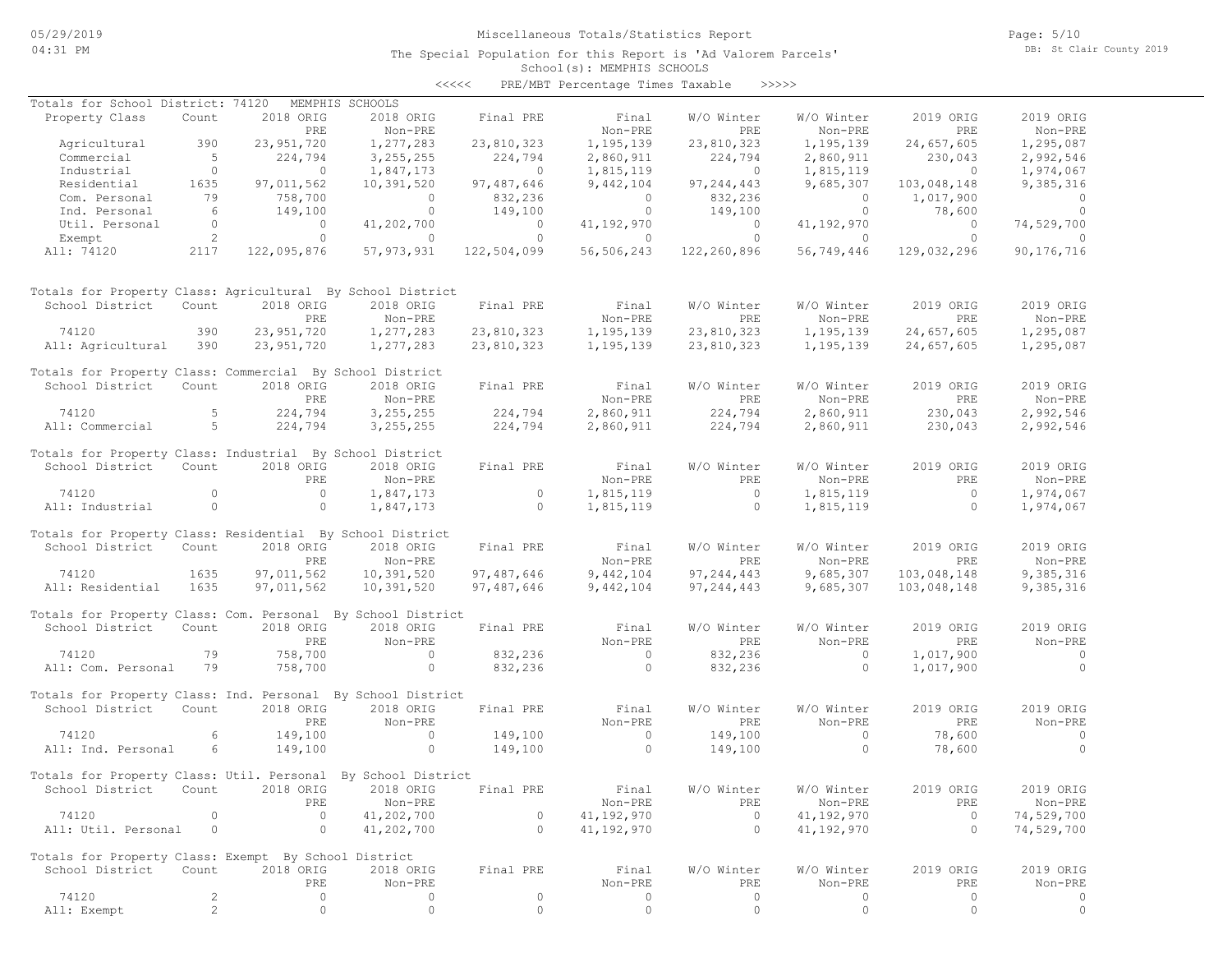05/29/2019 04:31 PM

## Miscellaneous Totals/Statistics Report

The Special Population for this Report is 'Ad Valorem Parcels'

Page: 6/10 DB: St Clair County 2019

School(s): MEMPHIS SCHOOLS

<<<<< PRE/MBT Percentage Times Taxable >>>>>

| Totals          | Count | 2018 ORIG<br>PRE | 2018 ORIG<br>Non-PRE | Final PRE   | Final<br>Non-PRE | W/O Winter<br>PRE | W/O Winter<br>Non-PRE | 2019 ORIG<br>PRE | 2019 ORIG<br>Non-PRE |
|-----------------|-------|------------------|----------------------|-------------|------------------|-------------------|-----------------------|------------------|----------------------|
| Real            | 2,030 | 121,188,076      | 16,771,231           | 121,522,763 | 15, 313, 273     | 121,279,560       | 15,556,476            | 127,935,796      | 15,647,016           |
| Personal        | 85    | 907,800          | 41,202,700           | 981,336     | 41,192,970       | 981,336           | 41,192,970            | 1,096,500        | 74,529,700           |
| Real & Personal | 2,115 | 122,095,876      | 57, 973, 931         | 122,504,099 | 56,506,243       | 122,260,896       | 56,749,446            | 129,032,296      | 90,176,716           |
| Exempt          |       |                  |                      |             |                  |                   |                       |                  |                      |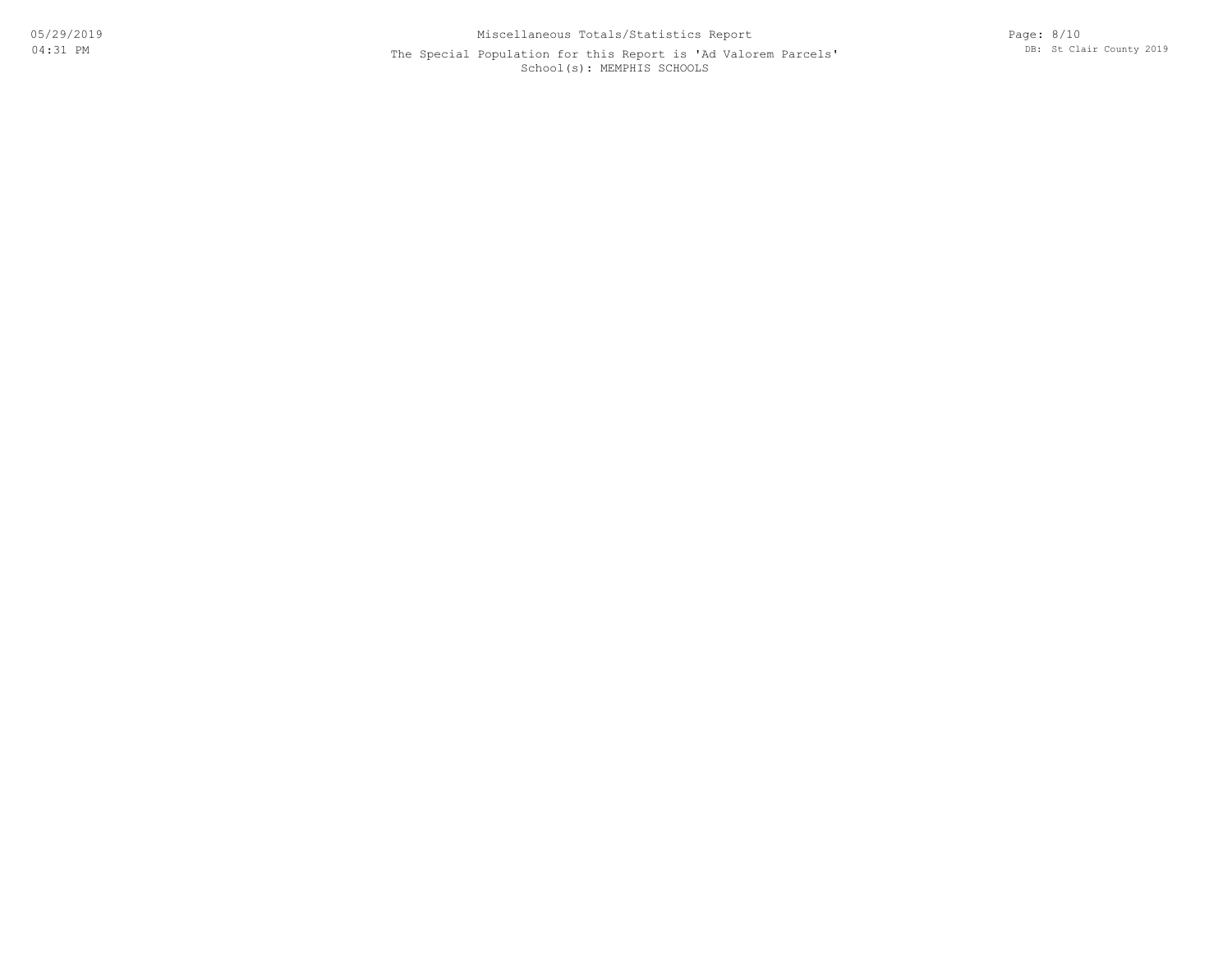Page: 9/10 DB: St Clair County 2019

<<<<< Top 20 Statistics >>>>>

| ***** Top 20 S.E.V.s *****                 |                                                                                 |                      |                        |
|--------------------------------------------|---------------------------------------------------------------------------------|----------------------|------------------------|
| 31-999-0205-000                            | BLUEWATER NATURAL GAS HOLDINGS, LLC                                             | \$                   | 29,646,400             |
| 31-999-0101-000                            | ITC HOLDINGS TRANSMISSION                                                       | \$                   | 19,481,100             |
| 16-999-0080-000                            | BLUE WATER GAS STORAGE, LLC                                                     | \$                   | 12,241,500             |
| 31-999-0007-000                            | DTE ELECTRIC COMPANY                                                            | \$                   | 3,013,400              |
| 16-999-0081-000                            | BLUE WATER GAS STORAGE                                                          | \$                   | 2,815,400              |
| 16-999-0008-250                            | BLUE WATER GAS HOLDINGS, LLC C/O WEC                                            | \$                   | 2,452,500              |
| 31-999-0205-001                            | BLUEWATER NATURAL GAS HOLDINGS, LLC                                             | \$                   | 1,884,200              |
| $29 - 999 - 0004 - 000$                    | DETROIT EDISON COMPANY                                                          | \$                   | 1,022,900              |
| 29-021-4001-000                            | GNP GROUP INC                                                                   | \$                   | 929,800                |
| $31 - 025 - 4001 - 000$                    | PFLUEGER MICHAEL J JR                                                           |                      | 582,900                |
| $31 - 999 - 0025 - 000$                    | SEMCO ENERGY INC                                                                |                      | 543,600                |
| 16-998-0080-000                            | BLUE WATER GAS STORAGE, LLC                                                     | \$\$\$\$\$\$\$\$\$\$ | 516,600                |
| 31-032-4001-301                            | FOX DENNIS CARL/KATHY TRUST                                                     |                      | 469,200                |
| 16-003-2001-000                            | WINN HERITAGE FARMS LLC                                                         |                      | 442,900                |
| 29-014-4001-000                            | SZCZOTKA JOSEPH/LUDOMIRA                                                        |                      | 425,400                |
| 29-022-2002-000                            | WILLIAMSON GARY/ROSALIE                                                         |                      | 420,300                |
| $31 - 999 - 0028 - 000$                    | SEMCO ENERGY INC                                                                | \$                   | 408,900                |
| 29-025-3001-100                            | PETERS BROTHERS LLC                                                             | \$                   | 376,500                |
| 29-033-2001-000                            | HAZELTON ALAN R                                                                 | \$                   | 342,700                |
| 29-001-4006-000                            | TOM FOSTER REAL ESTATE                                                          | Ś                    | 324,500                |
|                                            |                                                                                 |                      |                        |
| ***** Top 20 Taxable Values *****          |                                                                                 |                      |                        |
| 31-999-0205-000                            | BLUEWATER NATURAL GAS HOLDINGS, LLC                                             | Ş                    | 29,646,400             |
| 31-999-0101-000                            | ITC HOLDINGS TRANSMISSION                                                       | \$                   | 19,481,100             |
| 16-999-0080-000                            | BLUE WATER GAS STORAGE, LLC                                                     | \$                   | 12,241,500             |
| 31-999-0007-000                            | DTE ELECTRIC COMPANY                                                            | \$                   | 3,013,400              |
| 16-999-0081-000                            | BLUE WATER GAS STORAGE                                                          | \$<br>\$             | 2,815,400<br>2,452,500 |
| 16-999-0008-250<br>31-999-0205-001         | BLUE WATER GAS HOLDINGS, LLC C/O WEC<br>BLUEWATER NATURAL GAS HOLDINGS, LLC     | \$                   | 1,884,200              |
| $29 - 999 - 0004 - 000$                    | DETROIT EDISON COMPANY                                                          | \$                   | 1,022,900              |
| 29-021-4001-000                            | GNP GROUP INC                                                                   | \$                   | 572,457                |
| 31-999-0025-000                            | SEMCO ENERGY INC                                                                |                      | 543,600                |
| 16-998-0080-000                            | BLUE WATER GAS STORAGE, LLC                                                     | \$                   | 447,365                |
| 31-999-0028-000                            | SEMCO ENERGY INC                                                                |                      | 408,900                |
| $31 - 025 - 4001 - 000$                    | PFLUEGER MICHAEL J JR                                                           |                      | 365,568                |
| 29-014-4001-000                            | SZCZOTKA JOSEPH/LUDOMIRA                                                        |                      | 319,418                |
| 16-003-2001-000                            | WINN HERITAGE FARMS LLC                                                         | さささ                  | 299,155                |
| 29-999-0020-020                            | SEMCO ENERGY INC                                                                | \$                   | 293,600                |
| $31 - 028 - 1001 - 000$                    | GRISKIEWICZ MARY S, GRISKIEWICZ THO                                             | \$                   | 248,905                |
| 29-026-4006-001                            | JAKK PROPERTY INVESTMENTS LLC                                                   | \$                   | 224,600                |
| 29-999-0009-000                            | SUNRISE STORES LLC                                                              | \$                   | 222,100                |
| 31-032-4001-301                            | FOX DENNIS CARL/KATHY TRUST                                                     | \$                   | 221,401                |
|                                            |                                                                                 |                      |                        |
| ***** Top 20 Owners by Taxable Value ***** |                                                                                 |                      |                        |
|                                            | BLUEWATER NATURAL GAS HOLDINGS, LLC has 31,530,600 Taxable Value in 2 Parcel(s) |                      |                        |
| ITC HOLDINGS TRANSMISSION                  | has 19,481,100 Taxable Value in 2 Parcel(s)                                     |                      |                        |
| BLUE WATER GAS STORAGE, LLC                | has 12,688,865 Taxable Value in 2 Parcel(s)                                     |                      |                        |
| DTE ELECTRIC COMPANY                       | 3,227,800 Taxable Value in 3 Parcel(s)<br>has                                   |                      |                        |
| BLUE WATER GAS STORAGE                     | 2,815,400 Taxable Value in 1 Parcel(s)<br>has                                   |                      |                        |
| BLUE WATER GAS HOLDINGS, LLC C/O WEC has   | $2,452,500$ Taxable Value in 1 Parcel(s)                                        |                      |                        |
| PETERS BROTHERS LLC                        | 1,689,372 Taxable Value in 65 Parcel(s)<br>has                                  |                      |                        |
| SEMCO ENERGY INC                           | 1,246,100 Taxable Value in 3 Parcel(s)<br>has                                   |                      |                        |
| DETROIT EDISON COMPANY                     | 1,022,900 Taxable Value in 1 Parcel(s)<br>has                                   |                      |                        |
| WINN HERITAGE FARMS LLC                    | 759,261 Taxable Value in 9 Parcel(s)<br>has                                     |                      |                        |
| GNP GROUP INC                              | 572,457 Taxable Value in 1 Parcel(s)<br>has                                     |                      |                        |
| PFLUEGER MICHAEL J JR                      | 412,078 Taxable Value in 8 Parcel(s)<br>has                                     |                      |                        |
| INTERNATIONAL TRANSMISSION                 | 388,470 Taxable Value in 5 Parcel(s)<br>has                                     |                      |                        |
|                                            |                                                                                 |                      |                        |